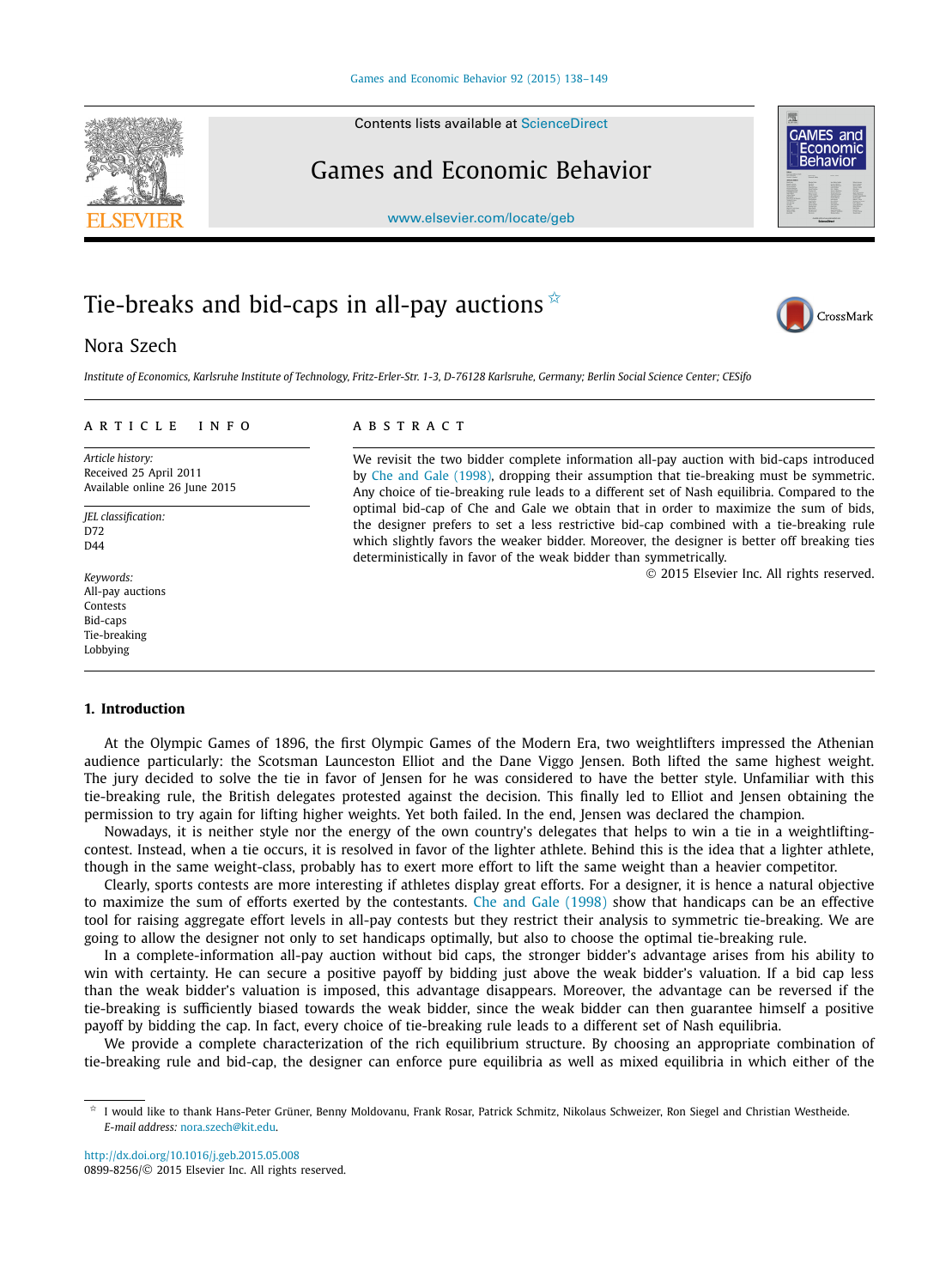bidders earns zero payoff. Compared to Che and Gale's optimal bid-cap under symmetric tie-breaking, we obtain that the designer optimally sets a less restrictive bid-cap combined with a tie-breaking rule which slightly favors the ex ante weaker bidder. Whereas the unique Nash equilibrium of the unrestricted all-pay auction is in mixed strategies, both of these policies force bidders to play a pure strategy equilibrium. Both bidders bid the bid-cap. The optimal policy exploits the fact that the weaker bidder is willing to bid more if tie-breaking is biased in his favor. If this bias is not too large this does not deter the stronger bidder from competing.

In many real-world settings, ties are broken either in favor of one bidder or 50 : 50. Therefore, we also consider the designer's problem if he is restricted to choosing between symmetric and deterministic tie-breaking rules. Even under this restriction, the designer can do better than in the optimal policy of Che and [Gale \(1998\).](#page-11-0) In the optimum, he sets a bid-cap which is just small enough to influence equilibrium behavior and always breaks ties in favor of the weak bidder. Superficially, this policy seems like a minimal intervention into the game but it has important consequences. In an unrestricted all-pay auction, there is a mixed equilibrium in which the weak bidder stays out with a positive probability. The designer's policy gives rise to an equilibrium in which the weak bidder makes a preemptive bid (by bidding at the bid-cap) with the same probability with which he would stay out in the unrestricted auction.

Aggregate bids vary across policies as soon as asymmetries are present. Differences in aggregate bids increase as asymmetries grow larger. In the limit, the policy of Che and Gale outperforms the standard unrestricted all-pay auction by a factor of two. Solving the tie in favor of the weak bidder combined with the optimal bid-cap leads to an increase by a factor of three. If a tie-breaking slightly in favor of the weak bidder is possible, the optimal policy outperforms the standard auction by a factor of four.

*Related literature* In the vast literature on all-pay auctions,<sup>1</sup> tie-breaking rules have received comparatively little attention. Indeed, in many all-pay auction games, the set of Nash equilibria is invariant to the choice of tie-breaking rule. An example is a standard complete information all-pay auction in which at least two bidders have positive valuations for the object for sale.<sup>2</sup> In other related games, the choice of tie-breaking rule is a necessity since a Nash equilibrium exists only for certain tie-breaking rules. Consider for instance a two-player complete information all-pay auctions in which bidders have valuations  $v_1 > 0$  and  $v_2 = 0$ . Then a Nash equilibrium (in which both bidders bid zero) exists only if tie-breaking always favors bidder 1.

In contrast, in all-pay auctions with binding bid-caps the choice of tie-breaking rule is decisive since in equilibrium both bidders play the bid-cap with positive probability. Yet in the literature only the case of symmetric tie-breaking has been considered. This concerns both the complete information case studied by Che and [Gale \(1998\),](#page-11-0) Persico and Sahuguet (2006)<sup>3</sup> and Hart  $(2014)^4$  and the incomplete information case studied by Gavious et al.  $(2003)$  and Sahuguet  $(2006)$ . See [Che](#page-11-0) and [Gale \(1998\)](#page-11-0) for a discussion of the relation to policies other than bid-caps such as minimum-bid requirements.

*Outline* The paper is structured as follows. Section 2 introduces the model. Section [3](#page-2-0) characterizes the bidders' equilibrium behavior for all combinations of bid-caps and tie-breaking rules. Section [4](#page-5-0) analyzes the designer's optimization problem. First we allow for arbitrary tie-breaking rules, then we focus on tie-breaking rules that are either deterministic or symmetric. Section [5](#page-6-0) discusses some extensions and implications of our analysis. All proofs are in [Appendix A.](#page-6-0)

# **2. The model**

We consider a complete information all-pay auction with two bidders 1 and 2 with positive valuations  $v_1$  and  $v_2$ for winning. Throughout we assume  $v_1 > v_2$ . Each bidder is restricted to choose his bid *b* from the interval [0, *m*] at a cost of *b*. If a bidder submits the strictly highest bid, he wins. If both bidders submit the same bid, bidder 1 wins with probability *α* ∈ [0*,* 1], otherwise bidder 2 wins. We assume that before the auction takes place a designer chooses *α* and the handicap-level *m* in order to maximize the sum of bids. This is the setting of Che and [Gale \(1998\)](#page-11-0) with the only difference that they restrict their analysis to symmetric tie-breaking.

If the designer does not impose a bid-cap, i.e.  $m = \infty$ , we are back to the standard complete information all-pay auction. In its unique equilibrium, both bidders mix uniformly over  $[0, v_2)$ .<sup>5</sup> Moreover, bidder 2 bids 0 with probability  $1-\frac{v_2}{v_1}$ . For  $m > v<sub>2</sub>$ , this set of strategies remains the unique equilibrium. The case  $m = 0$  is trivial. Thus we assume in the following that the designer chooses  $(\alpha, m)$  from the set

 $C = [0, 1] \times (0, v_2].$ 

We denote by  $C_G$  the subset analyzed by Che and [Gale \(1998\),](#page-11-0)  $C_G = \left\{ \frac{1}{2} \right\} \times (0, v_2]$ .

 $1$  See [Konrad \(2009\)](#page-11-0) for an overview.

<sup>&</sup>lt;sup>2</sup> This has been shown, among others and in increasing generality, by Hillman and [Samet \(1987\),](#page-11-0) Hillman and [Riley \(1989\),](#page-11-0) Baye et [al. \(1996\),](#page-11-0) and [Siegel](#page-11-0) [\(2009\).](#page-11-0) A parallel result holds for the incomplete information case studied first by [Weber \(1985\)](#page-11-0) and Hillman and [Riley \(1989\).](#page-11-0)

<sup>&</sup>lt;sup>3</sup> Persico and [Sahuguet \(2006\)](#page-11-0) embed the model of Che and [Gale \(1998\)](#page-11-0) into a model of electoral competition in which parties try to attract heterogeneous voters. In their setting, the symmetric tie-breaking is implemented via the assumption that undecided voters toss a fair coin.

<sup>4</sup> [Hart \(2014\)](#page-11-0) departs from the symmetry in Che and Gale's setting via analyzing asymmetric bid-caps under symmetric tie-breaking. This is similar to considering a tie-breaking always in favor of the less restricted bidder and implementing the more rigid cap for both bidders.

<sup>5</sup> See, e.g., Hillman and [Riley \(1989\).](#page-11-0)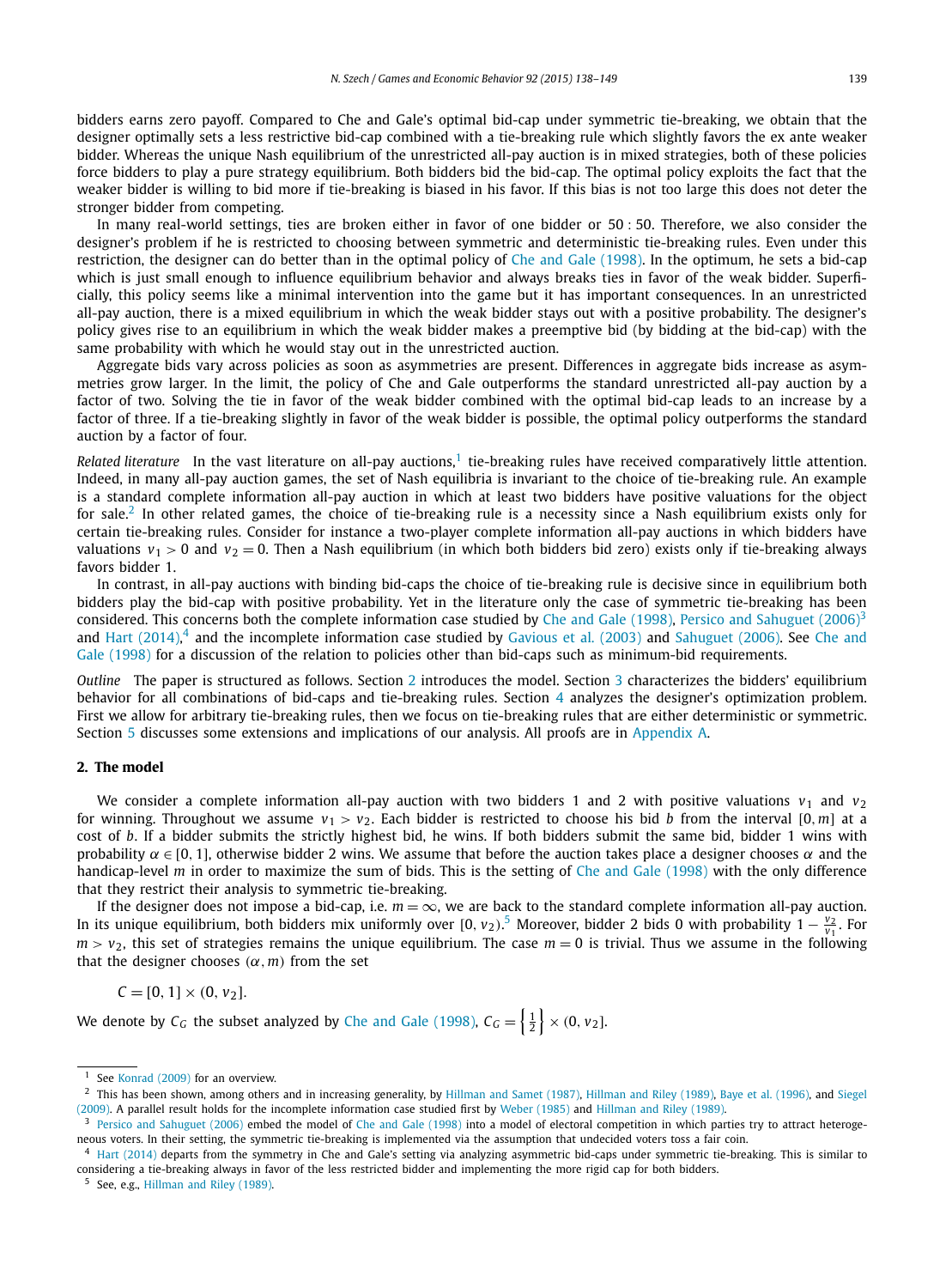<span id="page-2-0"></span>

**Fig. 1.** Partition of the designer's choice set *C*.

# **3. All equilibria**

In this section, we analyze the bidding game for fixed  $(\alpha, m) \in C$ . We characterize all Nash equilibria of this game. Five parameters suffice to specify each of these. We describe equilibrium strategies in terms of the associated cumulative distribution functions *F*<sup>1</sup> and *F*2.

**Proposition 1.** Fix  $(\alpha, m) \in C$ . If two distribution functions  $F_1$  and  $F_2$  form an equilibrium of the bidding game, then there exist *numbers*  $c_1$ ,  $d_1$ ,  $c_2$ ,  $d_2 \in [0, 1]$  *and*  $\overline{b} \in [0, m]$  *such that* 

$$
F_i(b) = c_i 1_{\{b \ge 0\}} + \frac{\min(b, b)}{v_j} + d_i 1_{\{b \ge m\}} \tag{1}
$$

*for i*,  $j \in \{1, 2\}$  *and*  $j \neq i$ *. Moreover,*  $c_i > 0$  *implies*  $c_j = 0$ *.* 

m

Thus, equilibrium strategies are characterized by possible atoms of mass  $c_i$  and  $d_i$  at 0 and at *m* and an interval [0,  $\bar{b}$ ] over which bidders mix uniformly with density inversely proportional to their opponent's valuation. At most one bidder places an atom at 0. The arguments which rule out atoms in the interior *(*0*,m)* of the bid-space are similar as in a standard all-pay auction. Yet, unlike in a standard all-pay auction, we cannot rule out simultaneous atoms at *m* since a profitable deviation by bidding slightly above *m* is not available. Proposition 1 leads to the following classification of possible types of equilibria.

**Corollary 1.** *Fix*  $(\alpha, m) \in C$ .

- *(i) If there exists a pure equilibrium, it is given by both bidders bidding m.*
- *(ii) In any equilibrium which is not pure, one bidder earns zero expected payoff.*
- (iii) If the pair of pure strategies in which both bidders bid m leads to strictly positive expected payoffs for both bidders, then this pair *of strategies is the unique equilibrium of the game.*

There can thus be pure equilibria in which both bidders bid *m*, and mixed equilibria in which at least one bidder earns a payoff of zero. In order to characterize the regions in *C* for which either is the case we need to define a decomposition of *C* into subsets. The decomposition is illustrated in Fig. 1.

**Definition 1.** Define critical levels of *m* by

$$
m_1(\alpha) = \min(\alpha v_1, (1 - \alpha)v_2) \quad \text{for } \alpha \in [0, 1]
$$

and

$$
m_2(\alpha) = v_2 - \frac{\alpha^2}{1 - 2\alpha}(v_1 - v_2) \quad \text{for } \alpha \in [0, \alpha^*]
$$

where  $\alpha^* = v_2/(v_1 + v_2)$  denotes the maximizer of  $m_1$ . Furthermore, define

 $C_I = \{ (\alpha, m) \in C \mid \alpha \in [0, \alpha^*) \text{ and } m_2(\alpha) > m > m_1(\alpha) \},$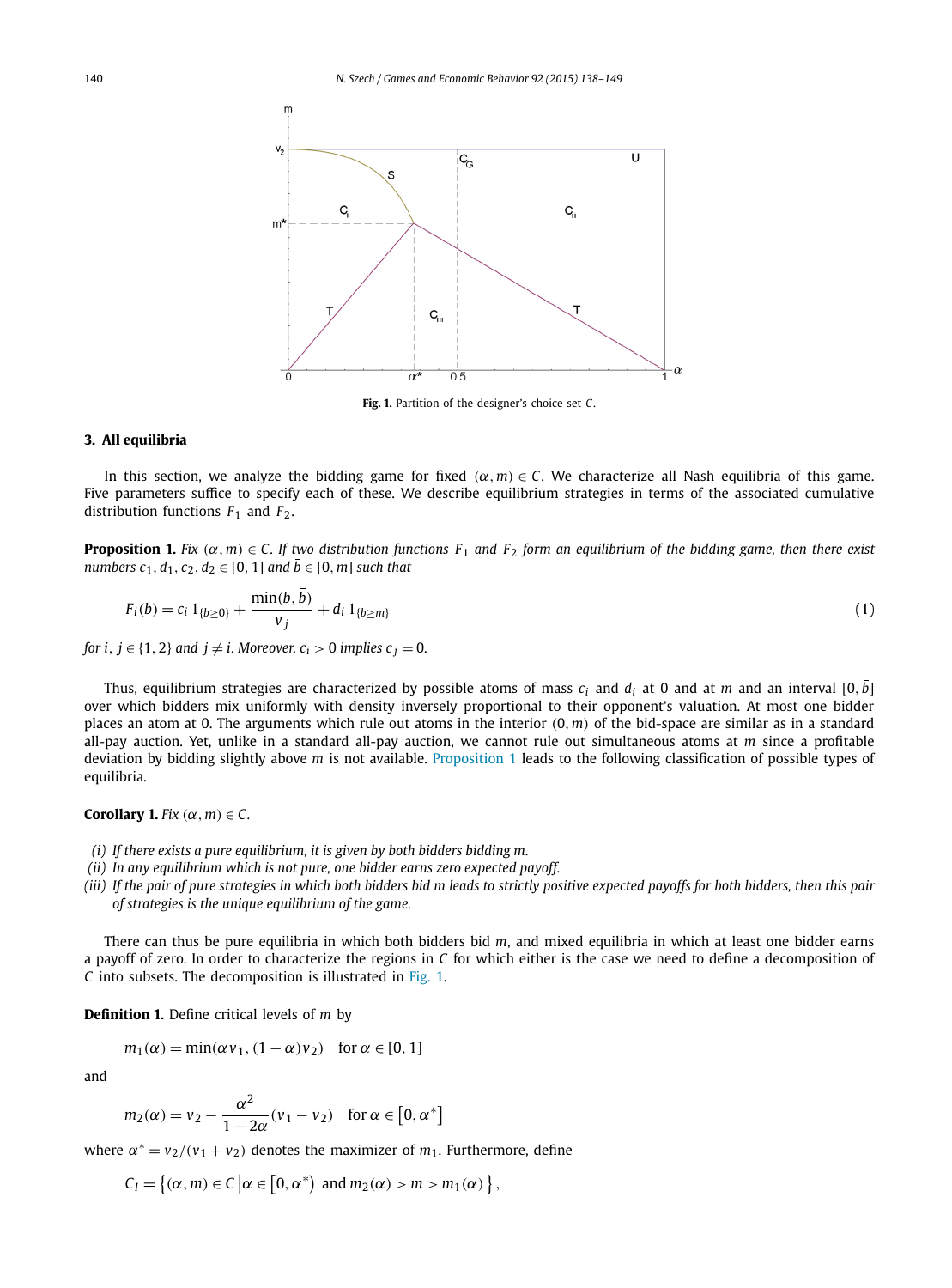<span id="page-3-0"></span>as well as

$$
C_{II} = \left\{ (\alpha, m) \in C \big| \alpha \in [0, \alpha^*) \text{ and } v_2 > m > m_2(\alpha) \right\} \cup \left\{ (\alpha, m) \in C \big| \alpha \in [\alpha^*, 1] \text{ and } v_2 > m > m_1(\alpha) \right\},\
$$

and

$$
C_{III} = \{(\alpha, m) \in C | m < m_1(\alpha)\}.
$$

Thus,  $m_1(\alpha)$  separates the set  $C_{III}$  from  $C_I$  and  $C_{II}$ , while  $m_2(\alpha)$  separates  $C_I$  and  $C_{II}$ . Denote by *S* the segment of *C* separating *CI* and *CII*,

$$
S = \left\{ (\alpha, m) \in C \big| \alpha \in (0, \alpha^*) \text{ and } m = m_2(\alpha) \right\},\
$$

by *T* the segment of *C* separating  $C_I$  and  $C_{II}$  from  $C_{III}$ ,

$$
T = \{ (\alpha, m) \in C \, | \alpha \in [0, 1] \text{ and } m = m_1(\alpha) \},
$$

and by *U* the upper boundary,  $U = [0, 1] \times \{v_2\}$ .

Thus,  $C = C_I \cup C_{II} \cup C_{III} \cup S \cup T \cup U$  and all sets in this conjunction are disjoint. In our characterization of equilibria we proceed in two steps: Proposition 2 proves existence and uniqueness of equilibrium for  $(\alpha, m) \in C_I \cup C_{II} \cup C_{III}$ . On  $C_I$  and *CII* we find mixed equilibria in which, respectively, bidder 1 and bidder 2 bid zero with positive probability. On *CIII* both bidders bid *m* with probability 1 in equilibrium. The boundary cases *S* ∪ *T* ∪ *U* are treated separately in Proposition 3.

**Proposition 2.** For  $(\alpha, m) \in C_l \cup C_{ll} \cup C_{ll}$  the all-pay auction with bid-cap has a unique equilibrium. Denote by  $\pi_i$  the equilibrium payoff of bidder i. Denote by  $(c_1, d_1, c_2, d_2, b)$  the parameters characterizing bidding strategies of the form [\(1\)](#page-2-0).

*(i)* For  $(\alpha, m) \in C_1$ , expected payoffs are  $\pi_1 = 0$  and

$$
\pi_2 = v_2 - \left(\frac{\alpha^2}{(1-\alpha)^2}v_1 + \left(1 - \frac{\alpha^2}{(1-\alpha)^2}\right)m\right).
$$

*The equilibrium bidding strategies are given by*

$$
(c_1, d_1, c_2, d_2, \overline{b}) = \left(\frac{\pi_2}{\nu_2}, \frac{\alpha(\nu_1 - m)}{(1 - \alpha)^2 \nu_2}, 0, \frac{\nu_1 - m}{(1 - \alpha)\nu_1}, \frac{m - \alpha \nu_1}{1 - \alpha}\right).
$$
\n(2)

*(ii)* For  $(\alpha, m) \in C_{II}$ , expected payoffs are  $\pi_2 = 0$  and

$$
\pi_1 = v_1 - \left(\frac{(1-\alpha)^2}{\alpha^2}v_2 + \left(1 - \frac{(1-\alpha)^2}{\alpha^2}\right)m\right).
$$

*The equilibrium bidding strategies are given by*

$$
(c_1, d_1, c_2, d_2, \overline{b}) = \left(0, \frac{\nu_2 - m}{\alpha \nu_2}, \frac{\pi_1}{\nu_1}, \frac{(1 - \alpha)(\nu_2 - m)}{\alpha^2 \nu_1}, \frac{m - (1 - \alpha)\nu_2}{\alpha}\right).
$$
\n(3)

(iii) For  $(\alpha, m) \in C_{III}$ , expected payoffs are  $\pi_1 = \alpha v_1 - m$  and  $\pi_2 = (1 - \alpha)v_2 - m$ . The equilibrium bidding strategies are given by

$$
(c_1, d_1, c_2, d_2, \overline{b}) = (0, 1, 0, 1, 0).
$$

Proposition 3 characterizes the sets of equilibria in the boundary cases *S* ∪ *T* ∪ *U*.

# **Proposition 3.**

*(i)* For  $(\alpha, m) \in S$  *the unique equilibrium is given by* 

$$
(c_1, d_1, c_2, d_2, \bar{b}) = \left(0, \frac{\alpha(\nu_1 - \nu_2)}{(1 - 2\alpha)\nu_2}, 0, \frac{(1 - \alpha)(\nu_1 - \nu_2)}{(1 - 2\alpha)\nu_1}, \frac{(1 - \alpha)\nu_2 - \alpha\nu_1}{1 - 2\alpha}\right).
$$

(ii) For  $(\alpha, m) \in T$  with  $\alpha < \alpha^*$  the set of all equilibria is given by all strategy pairs of the form [\(1\)](#page-2-0) with

$$
(c_1, d_1, c_2, d_2, \bar{b}) = (\theta, 1 - \theta, 0, 1, 0)
$$
 where  $\theta \in \left[0, 1 - \frac{m}{(1 - \alpha)v_2}\right]$ .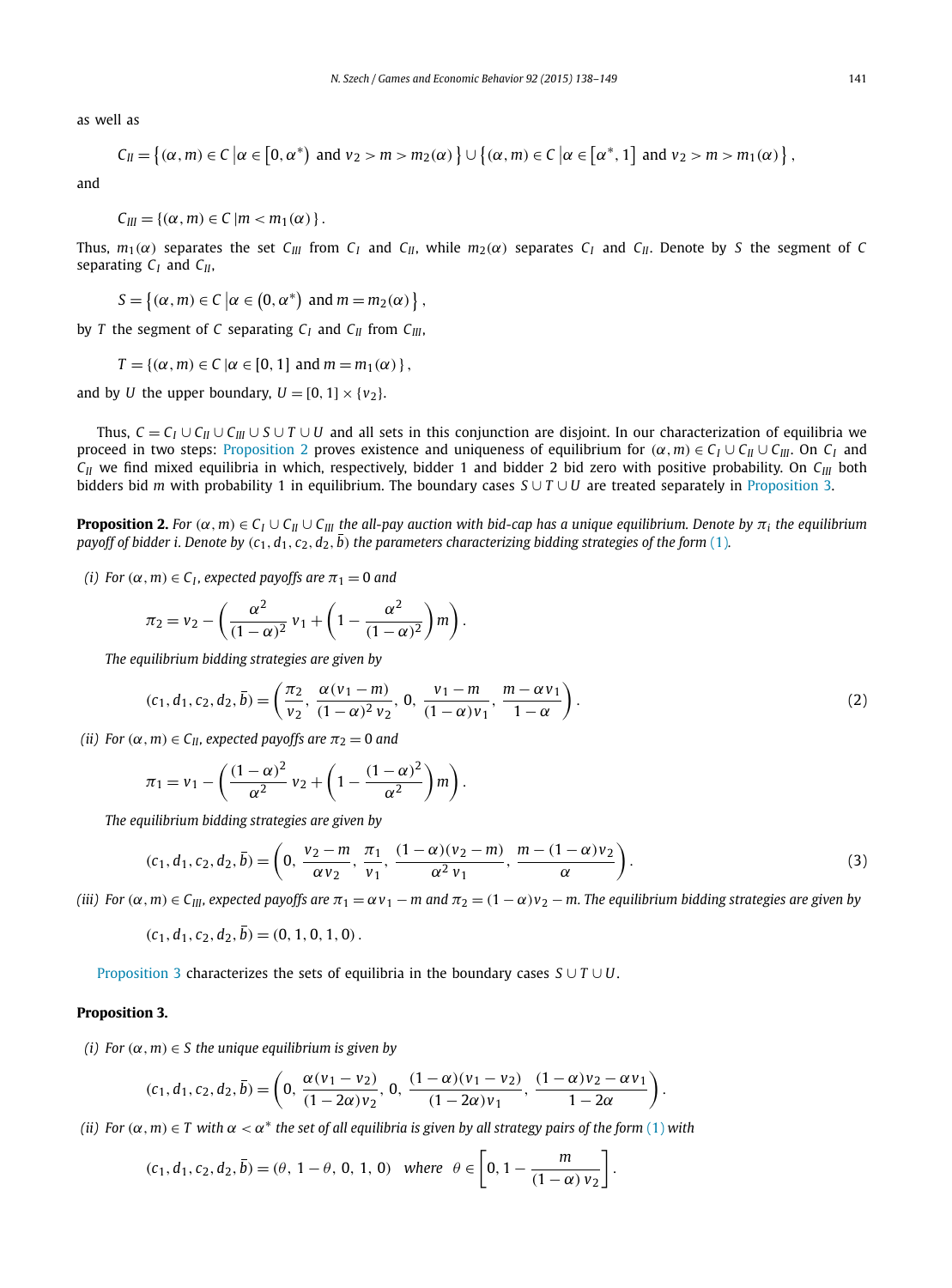*(iii) For*  $(\alpha^*, m^*) \in T$  *where*  $m^* = m_1(\alpha^*)$  *the unique equilibrium is given by* 

$$
(c_1, d_1, c_2, d_2, b) = (0, 1, 0, 1, 0).
$$

(iv) For  $(\alpha, m) \in T$  with  $\alpha > \alpha^*$  the set of all equilibria is given by all strategy pairs of the form [\(1\)](#page-2-0) with

$$
(c_1, d_1, c_2, d_2, \bar{b}) = (0, 1, \theta, 1 - \theta, 0)
$$
 where  $\theta \in [0, 1 - \frac{m}{\alpha v_1}].$ 

*(v)* For  $(α, m) ∈ U \setminus {(0, v_2)}$ *, the unique equilibrium is given by* 

$$
(c_1, d_1, c_2, d_2, \overline{b}) = \left(0, 0, 1 - \frac{v_2}{v_1}, 0, v_2\right).
$$

(vi) For  $(\alpha, m) = (0, v_2) \in U$ , the set of all equilibria is given by all strategy pairs of the form [\(1\)](#page-2-0) with

$$
(c_1, d_1, c_2, d_2, \bar{b}) = \left(0, 0, \theta, 1 - \frac{v_2}{v_1} - \theta, v_2\right) \text{ where } \theta \in \left[0, 1 - \frac{v_2}{v_1}\right].
$$

Let us close this section with some observations about the structure of equilibria.

## **Remark 1.**

- (i) Compared to the case  $\alpha = \frac{1}{2}$  considered by Che and [Gale \(1998\),](#page-11-0) we observe a considerable variety in possible equilibrium outcomes. For any *m* and  $\alpha \in \{0, 1\}$ , there are equilibria with payoffs given by  $(\pi_1, \pi_2) = (0, v_2 - m)$  and  $(\pi_1, \pi_2) = (v_1 - m, 0)$ . A broad range of parameters yields mixed equilibria in which the weaker bidder 2 earns a positive payoff. Equilibria of this type do not exist for  $\alpha = \frac{1}{2}$ .
- (ii) In light of [Proposition 2,](#page-3-0) Che and Gale's observation that mixed equilibrium payoffs are not influenced by *m* is an artifact of the case  $\alpha = \frac{1}{2}$ . Within  $C_{II}$ ,  $\pi_1$  is increasing in *m* for  $\alpha > \frac{1}{2}$  and decreasing for  $\alpha < \frac{1}{2}$ .
- (iii) Comparing Cases (v) and (vi) of [Proposition 3,](#page-3-0) we see that for  $m = v_2$  the equilibrium of the unconstrained complete information all-pay auction remains an equilibrium. Always breaking ties in favor of the weaker bidder does however destroy its uniqueness.

Equilibrium non-uniqueness in [Proposition 3](#page-3-0) arises because one bidder has some probability mass which he can place either in 0 or in *m*. The other bidder's equilibrium strategy is identical across all equilibria. The next corollary shows that, in the limit  $\varepsilon \downarrow 0$ , the unique equilibrium for  $m - \varepsilon$  is arbitrarily close to the equilibrium in which the indifferent bidder never bids zero. These are the equilibria with  $\theta = 0$  in [Proposition 3.](#page-3-0)

**Corollary 2.** Let  $(\alpha, m) \in T \cup \{(0, v_2)\}\$ and let  $\varepsilon > 0$  be sufficiently small to guarantee  $(\alpha, m - \varepsilon) \in C_I \cup C_{III}$ . Define  $p(\varepsilon) =$  $(c_1(\varepsilon), d_1(\varepsilon), c_2(\varepsilon), d_2(\varepsilon), b(\varepsilon))$  as the parameter vector which characterizes the unique equilibrium of the game with tie-breaking *probability*  $\alpha$  *and*  $cap m - \varepsilon$  *from [Proposition 2](#page-3-0) (i) and (iii). For*  $(\alpha, m) \in T$ *, we have* 

 $\lim_{\varepsilon \downarrow 0} p(\varepsilon) = (0, 1, 0, 1, 0)$ 

*and for*  $(\alpha, m) = (0, v_2)$ *, we have* 

$$
\lim_{\varepsilon \downarrow 0} p(\varepsilon) = \left(0, 0, 0, 1 - \frac{v_2}{v_1}, v_2\right).
$$

*The limits thus correspond to the case*  $\theta = 0$  *in [Proposition 3](#page-3-0) (ii, iv, vi).* 

The corollary is a direct consequence of [Propositions 2 and](#page-3-0) 3. Convergence of the parameter vectors implies convergence of expected equilibrium bids, see Formula [\(4\)](#page-5-0) below. In Section [4,](#page-5-0) we consider a designer who maximizes the expected sum of bids. In all cases of equilibrium multiplicity, the equilibrium with  $\theta = 0$  yields the highest expected sum of bids. Corollary 2 shows that the designer can enforce a unique equilibrium arbitrarily close to the equilibrium with  $\theta = 0$  by marginally decreasing the bid-cap. We thus follow Che and [Gale \(1998\)](#page-11-0) and always solve equilibrium multiplicity in favor of the equilibrium with the highest expected sum of bids,  $\theta = 0$ .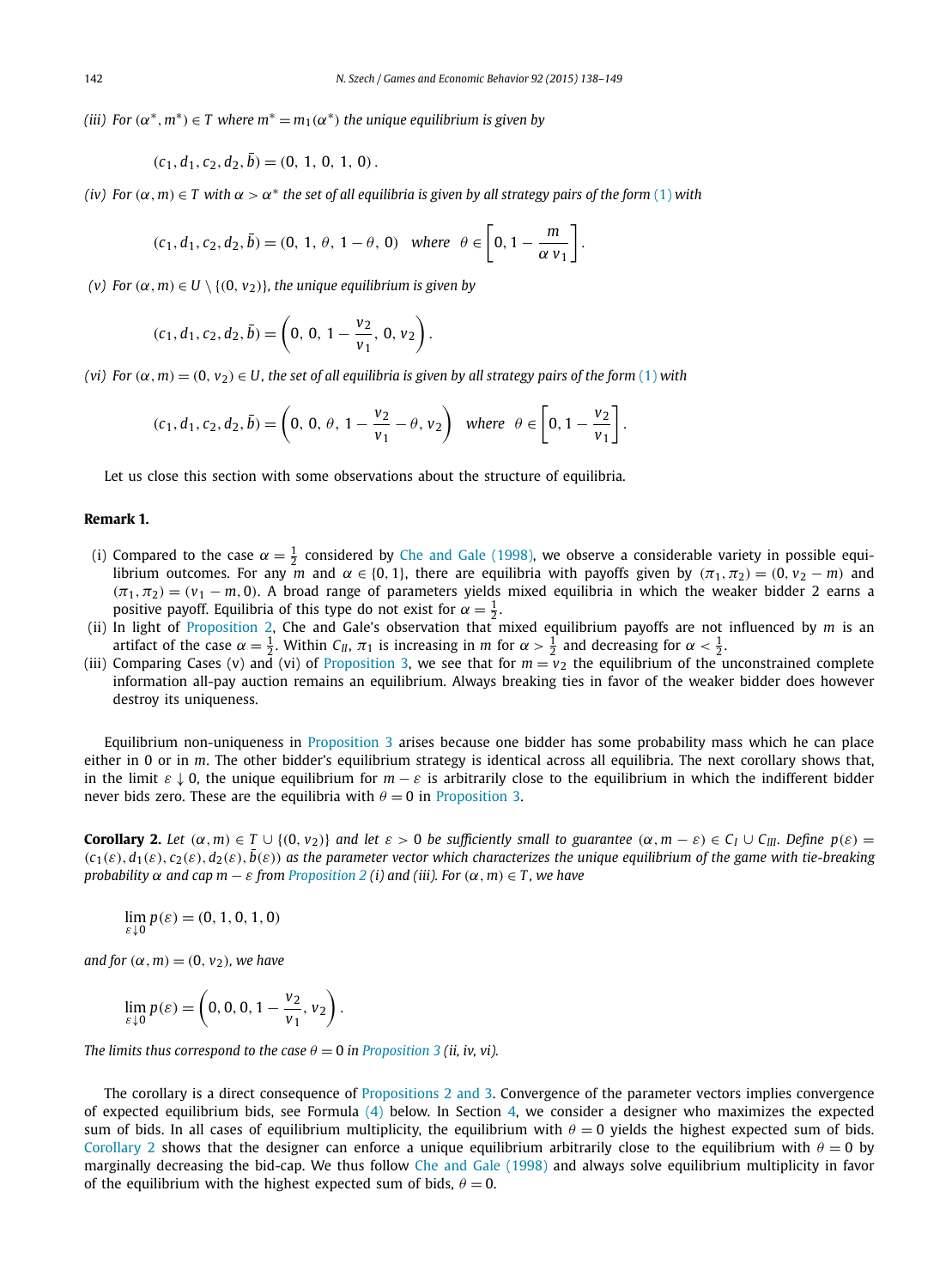# <span id="page-5-0"></span>**4. The designer's problem**

We now analyze the designer's problem of maximizing the expected sum of bids through the choice of *α* and *m*. The designer's objective is thus given by maximizing

$$
\sigma(\alpha, m) = \sum_{i=1}^{2} \left( (1 - c_i - d_i) \frac{\overline{b}}{2} + d_i m \right)
$$
\n(4)

where the values of  $c_i$ ,  $d_i$  and  $\bar{b}$  corresponding to  $(\alpha, m)$  are given in [Propositions 2 and](#page-3-0) 3.<sup>[6](#page-3-0)</sup> For  $(\alpha, m) \in C_{III} \cup T$  we have  $\sigma(\alpha, m) = 2m$ . Within that triangle it is thus optimal to choose *m* as large as possible. The optimum is given by the tip of the triangle  $(\alpha^*, m^*)$  with  $\alpha^*$  defined in [Definition 1](#page-2-0) and  $m^* = m_1(\alpha^*)$ . The next lemma characterizes the monotonicity behavior of  $\sigma$  on  $C_I \cup C_{II}$ .

**Lemma 1.** For  $(\alpha, m) \in C_l$  and for  $(\alpha, m) \in C_l$  with  $\alpha > \frac{1}{2}$ ,  $\sigma(\alpha, m)$  is increasing in m. For  $(\alpha, m) \in C_l$  with  $\alpha < \frac{1}{2}$ ,  $\sigma(\alpha, m)$  is *decreasing in m.*

Thus imposing a stricter bid-cap lowers the sum of bids in the region  $C_I$  and in the part of  $C_{II}$  which lies to the right of *CG* . For intermediate values of *α*, lowering the bid-cap has a positive effect on the sum of bids. Intuitively, in the former case a smaller bid cap increases an existing advantage of one bidder and thus weakens competition. In the latter, intermediate case, decreasing the bid cap strengthens competition since it alleviates ex ante differences coming from the differing valuations. Proposition 4, the main result of this section, shows that *(α*<sup>∗</sup>*,m*∗*)* is the globally optimal policy.

**Proposition 4.** The unique optimal policy for  $\sup_{(\alpha,m)\in\mathbb{C}} \sigma(\alpha,m)$  is given by  $P^*=(\alpha^*,m^*)$ . The resulting optimal expected sum of *bids is*  $\sigma^*(v_1, v_2) = \frac{2v_1v_2}{v_1+v_2}$ .

Compared to Che and Gale's optimal policy  $P^{CG}$  under the constraint  $\alpha = \frac{1}{2}$ ,  $P^{CG} = (\alpha^{CG}, m^{CG}) = (\frac{1}{2}, \frac{v_2}{2})$ , the designer thus imposes a higher bid-cap and a tie-breaking rule which favors the weaker bidder.

The next result shows that the designer can do better than the Che–Gale policy even if he is restricted to simple tie-breaking rules. Simple tie-breaking rules are those which break ties either symmetrically or always in favor of the same bidder,  $\alpha \in \{0, \frac{1}{2}, 1\}.$ 

**Proposition 5.** Define  $C_R = \left\{0, \frac{1}{2}, 1\right\} \times (0, v_2]$ . The unique optimal policy for  $\sup_{(\alpha,m)\in C_R} \sigma(\alpha,m)$  is given by  $P^R = (\alpha^R, m^R) =$ (0,  $v_2$ ). The resulting optimal expected sum of bids is  $\sigma^R(v_1, v_2) = \frac{3}{2}v_2 - \frac{1}{2}v_1$  $\frac{v_2^2}{v_1}$ .

In the optimal simple policy, ties are always broken in favor of the weaker bidder. Further, the policy imposes a bid-cap equal to the weaker bidder's valuation. The resulting game is almost the standard complete information all-pay auction. Yet instead of sometimes bidding zero, the weak bidder sometimes submits a preemptive bid, see [Proposition 3](#page-3-0) (vi) with  $\theta = 0.7$ 

We close this section with a quantitative comparison of the policies  $P^*$ ,  $P^R$  and  $P^{CG}$ . We also include a policy  $P^0$  =  $(\alpha^0, m^0) = (\frac{1}{2}, v_2)$  which implements the equilibrium of the standard complete information all-pay auction. The sums of bids associated with  $P^{CG}$  and  $P^0$  are given by  $\sigma^{CG}(v_1, v_2) = v_2$  and  $\sigma^0(v_1, v_2) = \frac{v_2}{2} + \frac{1}{2}$  $\frac{v_2^2}{v_1}$ . Considering the limits  $v_1 \uparrow \infty$ and  $v_1 \downarrow v_2$  we obtain the following.

**Corollary 3.** *Fix*  $v_2 > 0$  *and define* 

$$
\Sigma(\nu_1) = \left(\sigma^*(\nu_1, \nu_2), \ \sigma^R(\nu_1, \nu_2), \ \sigma^{CG}(\nu_1, \nu_2), \ \sigma^0(\nu_1, \nu_2)\right).
$$

The limiting behavior of the sums of bids is given by  $\lim_{v_1\uparrow\infty}\Sigma(v_1)=\left(2,\,\frac{3}{2},\,1,\,\frac{1}{2}\right)\cdot v_2$  and  $\lim_{v_1\downarrow v_2}\Sigma(v_1)=(1,\,1,\,1,\,1)\cdot v_2.$ 

Notice that policies  $P^*$  and  $P^R$  manage to exploit large values of  $v_1$ :  $\sigma^*(v_1, v_2)$  and  $\sigma^R(v_1, v_2)$  are increasing in  $v_1$ for fixed  $v_2$ . In contrast,  $\sigma^{CG}(v_1, v_2)$  is independent of  $v_1$  and  $\sigma^0(v_1, v_2)$  is decreasing in  $v_1$ . This monotonicity behavior,

<sup>&</sup>lt;sup>6</sup> Our selection of equilibria guarantees that  $\sigma(\alpha, m)$  is upper-hemicontinuous. A different selection criterion would not affect the global optimization in Proposition 4 since equilibrium is unique at the optimizer. In Proposition 5, the supremum would remain identical but it would not necessarily be attained. Almost-optimal strategies with marginally smaller *m* would however survive. The latter also applies to the optimization for  $\alpha = \frac{1}{2}$  in Che and [Gale \(1998\).](#page-11-0)<br><sup>7</sup> [Hart \(2014\)](#page-11-0) shows that essentially the same pair of equ

 $\alpha = \frac{1}{2}$  but can implement asymmetric bid-caps.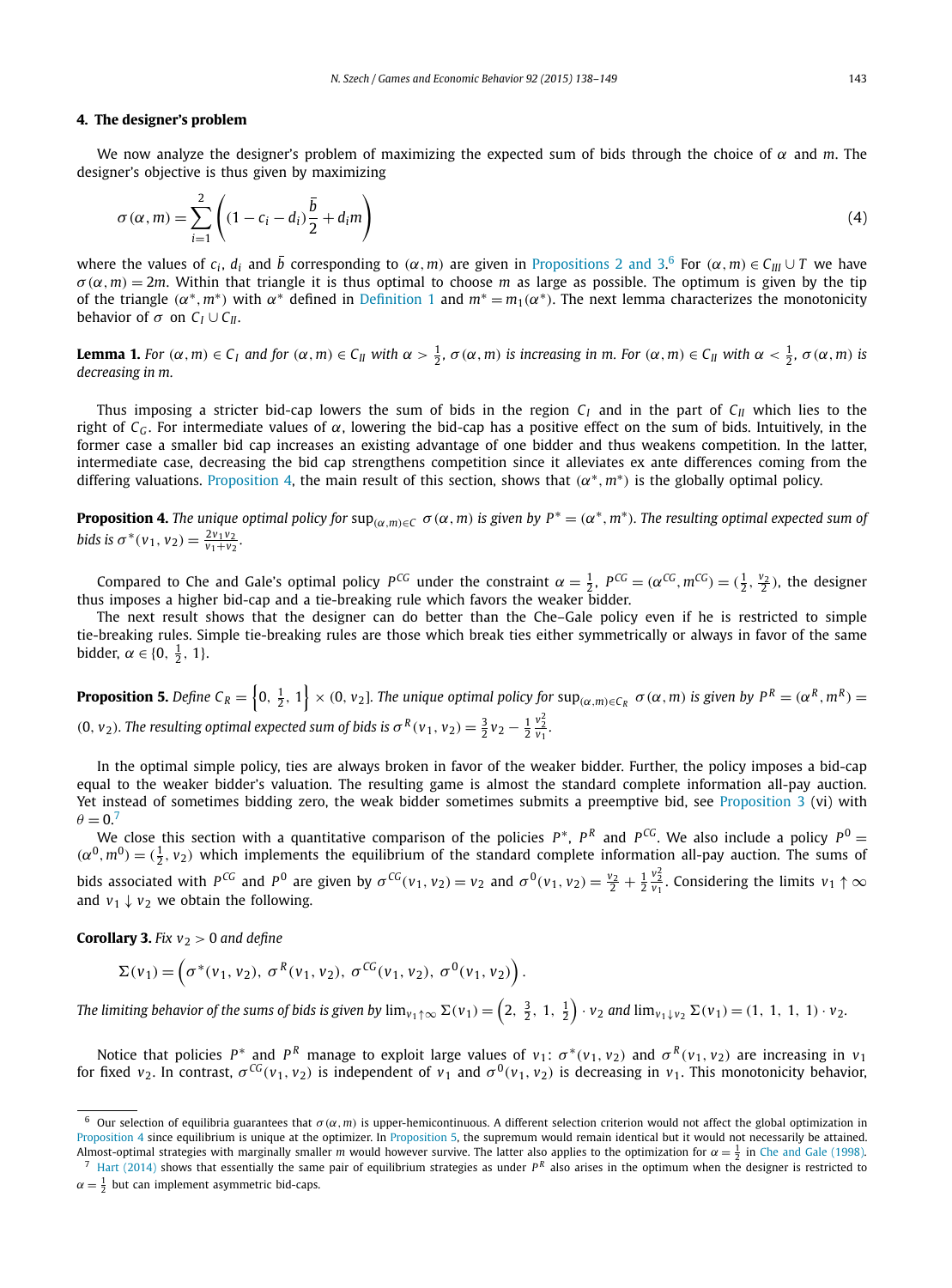<span id="page-6-0"></span>together with [Corollary 3,](#page-5-0) implies that the optimal policy *P*<sup>∗</sup> is at most twice as good as the policy of Che and Gale and at most four times as good as the unrestricted all-pay auction.

# **5. Discussion**

*Reducing the sum of bids* Che and Gale [\(1998\)'s](#page-11-0) initial motivation for considering bid-caps in political lobbying is that bidcaps are often imposed in an attempt to reduce lobbying efforts. They find that contrary to this goal, bid-caps may increase lobbying.

Our analysis implies that this counter-intuitive effect is reversed if ties are broken suitably, e.g. in favor of the strong bidder. One can show that for a fixed bid-cap *m* setting  $\alpha = 1$  minimizes the expected sum of bids. For any  $m \in (0, v_2)$  this leads to a reduction in the sum of bids. In fact, coupled with tie-breaking in favor of the stronger bidder, bid-caps have just the effect which one might naively expect from a bid-cap: Compared to the unrestricted auction, bidding on *(*0*,m)* is unaffected. The stronger bidder moves mass from  $(m, v_2)$  into an atom at *m*. The weaker bidder increases his atom at 0 by the mass he previously had in  $(m, v_2)$ .

*Maximizing the winning bid* In some applications, the designer may be interested in maximizing the expected winning bid instead of the expected sum of bids. In such a situation, the designer can improve upon the unrestricted all-pay auction policy *P*<sup>0</sup> by setting a bid-cap and a suitable tie-breaking rule: Policy *P*<sup>R</sup> induces higher bids from the weaker bidder without having an impact on the stronger bidder's behavior. Thus the designer can always improve upon the unrestricted all-pay auction. In fact, one can show that  $P^R$  is the optimal policy with regard to maximization of the expected winning bid.

*The* symmetric case If  $v_1 = v_2 = v$ , symmetric tie-breaking levels the playing field completely. Therefore, no asymmetric tie-breaking or bid-cap can increase the expected sum of bids. The next proposition characterizes all equilibria of the symmetric case.

**Proposition 6.** Suppose  $v_1 = v_2 = v$ . Define  $m_1$ , T and  $C_{III}$  as in [Definition 1.](#page-2-0)

(i) For  $(\alpha,m)\in C\setminus(T\cup C_{III})$  with  $\alpha\leq\frac{1}{2}$ , there exists a unique equilibrium. Expected equilibrium payoffs are  $\pi_1=0$  and

$$
\pi_2 = \left(1 - \frac{\alpha^2}{(1-\alpha)^2}\right)(v-m).
$$

*The equilibrium bidding strategies are given by*

$$
(c_1, d_1, c_2, d_2, \bar{b}) = \left(\frac{\pi_2}{v}, \frac{\alpha(v-m)}{(1-\alpha)^2 v}, 0, \frac{v-m}{(1-\alpha)v}, \frac{m-\alpha v}{1-\alpha}\right).
$$
\n(5)

(ii) For  $(\alpha,m)\in C\setminus (T\cup C_{III})$  with  $\alpha>\frac12$ , there exists a unique equilibrium. Expected equilibrium payoffs are  $\pi_2=0$  and

$$
\pi_1 = \left(1 - \frac{(1 - \alpha)^2}{\alpha^2}\right)(v - m).
$$

*The equilibrium bidding strategies are given by*

$$
(c_1, d_1, c_2, d_2, \overline{b}) = \left(0, \frac{\nu - m}{\alpha \nu}, \frac{\pi_1}{\nu}, \frac{(1 - \alpha)(\nu - m)}{\alpha^2 \nu}, \frac{m - (1 - \alpha)\nu}{\alpha}\right).
$$
 (6)

*(iii)* For  $(\alpha, m) \in T \cup C_{III}$ , all equilibria are as in [Proposition 2](#page-3-0) *(iii)* and [Proposition 3](#page-3-0) *(ii–iv)*.

The structure of equilibria resembles the asymmetric case. There are still three regions, one with a pure equilibrium and two with mixed equilibria in which either of the bidders earns a positive payoff. The pure equilibrium which maximizes the<br>sum of bids still arises for ( $\alpha^*, m^*$ ) = ( $\frac{1}{2}, \frac{y}{2}$ ).  $P^*$  and  $P^{CG}$  thus coincide in t is the same as in an unrestricted complete information all-pay auction. The main qualitative difference to the asymmetric case is that the boundary *S* between the two mixed cases has a different shape: It no longer connects *(α*<sup>∗</sup>*,m*∗*)* with one of the corners. Instead, it is symmetric and connects  $(\alpha^*, m^*) = (\frac{1}{2}, \frac{v}{2})$  with  $(\frac{1}{2}, v)$ .

# **Appendix A. Proofs**

Throughout the proofs we sometimes refer to the two bidders as *i* and *j*, implying that a statement holds for  $(i, j)$  = *(***1***,* 2*)* and *(j, i*) = (1*,* 2*)*. We define  $\alpha_1 = \alpha$  and  $\alpha_2 = 1 - \alpha$ .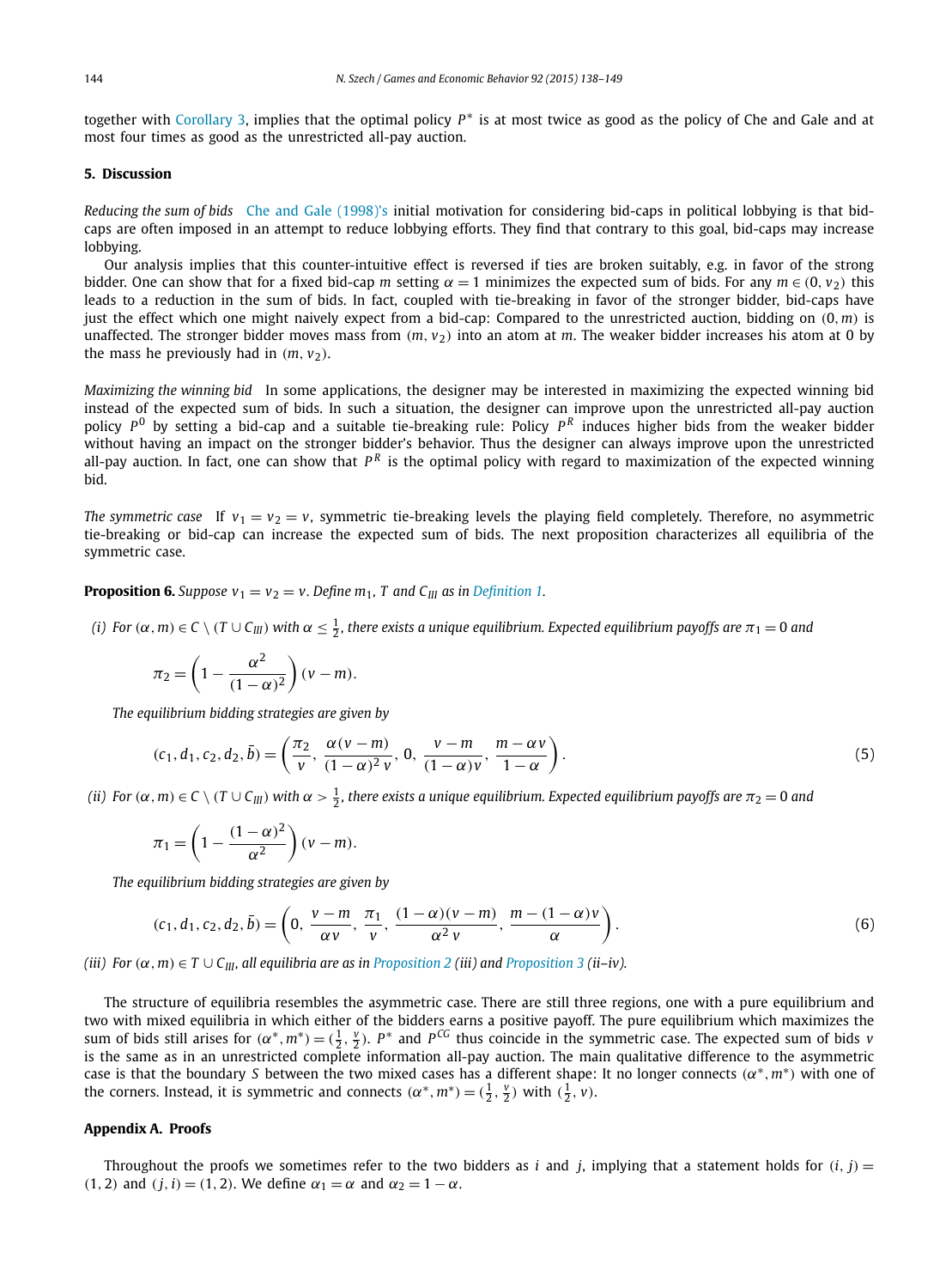<span id="page-7-0"></span>**Proof of Proposition 1.** The proof proceeds in three steps: In the first step, we show that the functions *Fi* are continuous over *(*0*,m)*. This implies that only 0 and *m* can be played with positive probability in equilibrium. The second step shows that if equilibrium strategies contain mixing over a subset of [0*,m*], this subset must be an interval which goes down to zero and is identical for both bidders. In the third step, we pin down the behavior of  $F_i$  over  $(0, b)$ . Collecting the observations of Steps 1–3 allows to conclude the proof.

**Step 1:**  $F_1$  and  $F_2$  are continuous over  $(0, m)$ . Moreover, we have  $F_1(0) = 0$  or  $F_2(0) = 0$ .

Recall that as cumulative distribution functions *F*<sup>1</sup> and *F*<sup>2</sup> are right-continuous, (weakly) increasing and bounded. In particular, the functions  $F_i$  possess left limits, i.e.  $F_i(b^-) := \lim_{x \uparrow b} F_i(x)$  is well-defined. We define  $F_i(0^-) := 0$ .

To prove continuity we first show that  $F_1$  and  $F_2$  cannot both have an atom at some  $b \in [0, m)$ . The proof is by contradiction. Suppose there exists  $b \in [0, m)$  with  $F_i(b) > F_i(b^-) > 0$  for  $i = 1, 2$ . This entails that both bidders earn their equilibrium payoff when bidding *b*. The equilibrium payoff of bidder 1 is thus

$$
v_1(\alpha(F_2(b) - F_2(b^-)) + F_2(b^-)) - b. \tag{7}
$$

Now consider bidder 1's payoff from playing  $b + \varepsilon$  for some  $\varepsilon > 0$  with the property that  $F_2$  is continuous at  $b + \varepsilon$ :

$$
v_1 F_2(b+\varepsilon) - b - \varepsilon. \tag{8}
$$

Since *F*<sub>2</sub> is monotonic, any neighborhood of *b* contains infinitely many points where *F*<sub>2</sub> is continuous. We can thus choose  $\varepsilon$  > 0 arbitrarily small, so that (8) is arbitrarily close to  $v_1 F_2(b) - b$  by rightcontinuity of  $F_2$ . For  $\alpha < 1$  and sufficiently small  $\varepsilon$ , the payoff from playing  $b + \varepsilon$  thus strictly dominates (7). For  $\alpha > 0$ , an analogous profitable deviation exists for bidder 2. Thus  $F_1$  and  $F_2$  cannot have a simultaneous atom at some  $b \in [0, m)$ . In particular,  $F_1(0) > 0$  implies  $F_2(0) = 0$ and vice versa.

To conclude the proof of Step 1, it thus suffices to prove that there does not exist  $b \in (0, m)$  with  $F_i(b) > F_i(b^-)$  and  $F_i(b) = F_i(b^-)$ . The proof is again by contradiction and distinguishes two cases. Suppose first that such a *b* exists and in addition that there exists  $\varepsilon > 0$  such that  $F_i$  is constant over  $(b - \varepsilon, b]$ . Since bidder *j* bids *b* with positive probability, he must earn his equilibrium payoff from this bid. Yet he can profitably deviate to bidding inside *(b* − *ε, b*] which entails the same probability of winning at lower costs since  $F_i$  is constant. Now consider the other case:  $F_i$  is non-constant over  $(b - \varepsilon, b]$  for any sufficiently small  $\varepsilon$ . In this case, bidder *i* earns his equilibrium payoff from bidding slightly below *b*. This payoff is arbitrarily close to  $v_i F_i(b^-) - b$ . As in the case of simultaneous atoms, one sees that bidder *i* can secure himself a payoff arbitrarily close to  $v_i F_j(b) - b$  by bidding slightly above *b*. This is a profitable deviation and thus a contradiction.

**Step 2:** There exists  $\bar{b} \in [0, m]$  such that  $F_1$  and  $F_2$  are strictly increasing over  $[0, \bar{b}]$  and constant over  $[\bar{b}, m)$ .

We first observe that if  $F_i$  is constant over an interval  $(b_1, b_2) \subseteq (0, m)$  then  $F_j$  is constant over this interval as well: Suppose otherwise, i.e. there exists an interval over which  $F_i$  is increasing while  $F_i$  is constant. Then bidder *j* earns his equilibrium payoff at different points in the interval. These points have identical probability of winning but different bid costs. This leads to a contradiction. Thus the sets over which  $F_i$  and  $F_j$  are increasing must be identical.

To conclude the proof of Step 2, it suffices to show that if  $F_i$  is increasing over an interval  $(b_1, b_2)$ ,  $F_i$  is increasing over  $(0, b_2)$ . Suppose otherwise, i.e., there exist  $0 < b_0 < b_1 < b_2$  such that  $F_1$  and  $F_2$  are constant over  $(b_0, b_1)$  and increasing over  $(b_1, b_2)$ . Thus, bidder *i* earns his equilibrium payoff from bidding  $b_1$ . Since  $F_j$  is continuous and constant over  $[b_0, b_1]$ , bidder *i* has identical probability of winning and smaller bid costs from bidding  $b_0$ . This is a profitable deviation.

**Step 3:** Consider  $\bar{b}$  from Step 2. If  $\bar{b} > 0$  then  $v_i F_j(b) - b$  is constant in  $b$  for  $b \in (0, \bar{b})$  and  $i \neq j$ . In particular,  $F'_j(b) = \frac{1}{v_i}$ .

Step 3 follows from the fact that each bidder must earn the same payoff at each point in the interval  $(0, \bar{b})$ .  $\Box$ 

**Proof of Corollary 1.** (i): By [Proposition 1](#page-2-0) there are only three candidates for pure equilibria: Both bidders bidding *m*, or one bidder bidding *m* while the other bidder bids 0. The latter asymmetric candidates cannot be equilibria since the bidder bidding *m* can profitably deviate to a smaller bid where he still wins the auction with certainty.

(ii): Consider first an equilibrium in which  $c_i > 0$  and  $c_j = 0$ . In that case bidder *i* earns an expected equilibrium payoff of zero, since he bids 0 with positive probability while his opponent bids more with probability 1. Similarly, in an equilibrium with  $c_i = c_j = 0$  and  $\bar{b} > 0$ , both bidders must earn their equilibrium payoffs from bids arbitrarily close to 0, implying that both bidders earn 0 in equilibrium.

(iii): If both bidders earn a positive payoff if both bid *m*, this pair of strategies is an equilibrium since deviating to a smaller bid implies a non-positive expected payoff. Moreover, if bidder *i* earns a positive expected payoff if *j* bids *m* with certainty then bidder *i* earns a positive expected payoff from bidding *m* against any bidding strategy of *j*. This implies uniqueness: If there was another equilibrium, one of the bidders would earn 0 in that equilibrium by (ii). That bidder could profitably deviate to bidding  $m$  and earning a strictly positive payoff.  $\square$ 

**Proof of Proposition 2.** We begin with (iii) where  $(\alpha, m) \in C_{III}$  and thus  $m < m_1(\alpha)$ , i.e.,

$$
\alpha_1 v_1 - m > 0 \quad \text{and} \quad \alpha_2 v_2 - m > 0. \tag{9}
$$

This implies that each bidder earns a strictly positive expected payoff from bidding *m* against an opponent who bids *m*. Thus, both bidders bidding *m* with certainty is the unique equilibrium by [Corollary 1](#page-2-0) (iii). The proof of Cases (i) and (ii)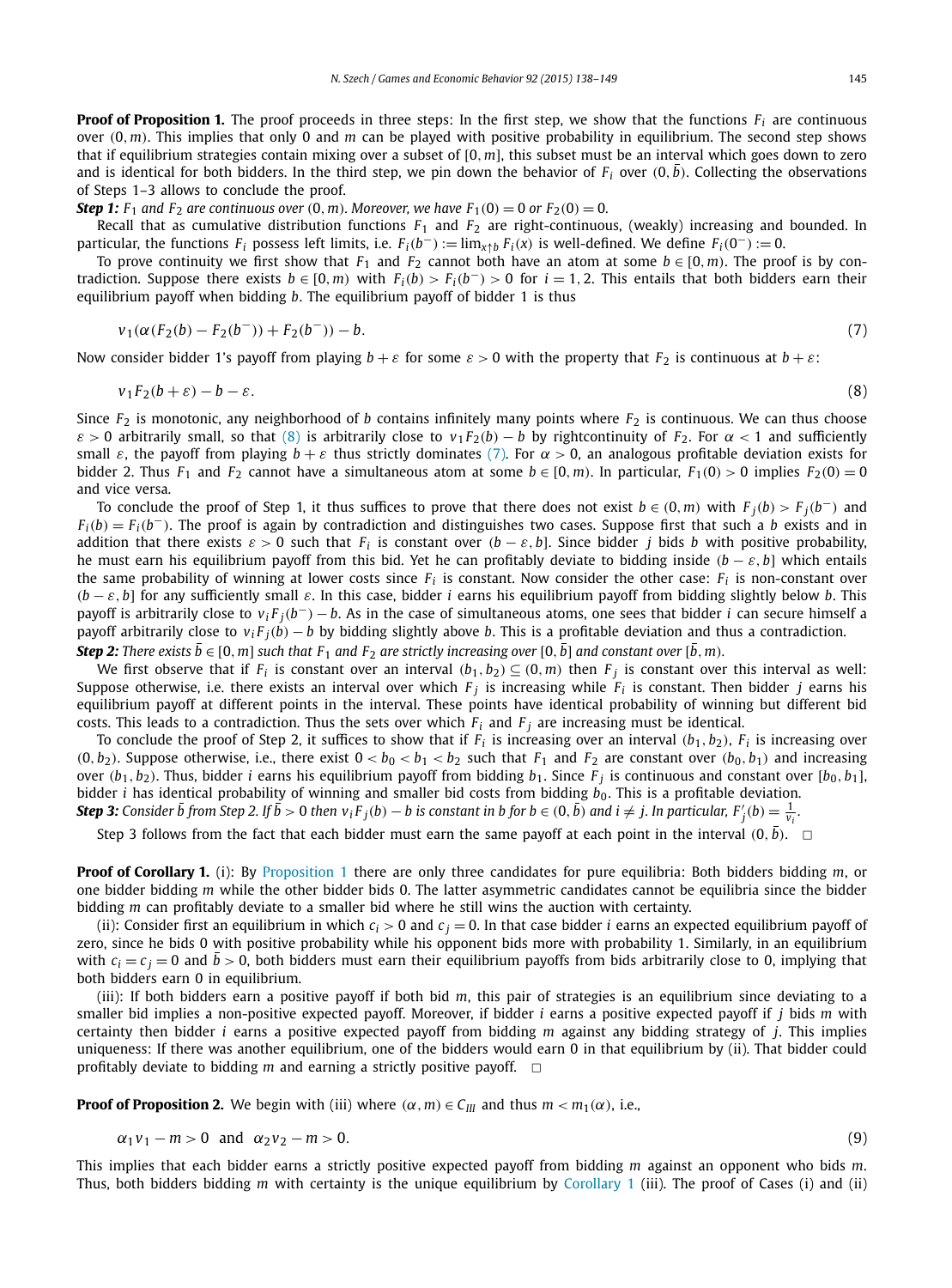<span id="page-8-0"></span>proceeds in a number of steps. We first identify a unique equilibrium candidate for each case and then prove that the candidate is indeed an equilibrium. Step 1 shows that any equilibrium must involve mixing over an interval  $(0, b) \subset [0, m]$ : *Step 1: Let*  $(\alpha, m) \in C_I \cup C_{II}$ *. Then any equilibrium is of the form [\(1\)](#page-2-0) with*  $\overline{b} > 0$ *.* 

Since  $(α, m) \in C_I \cup C_{II}$ , one of the conditions in [\(9\)](#page-7-0) is strictly reversed, i.e., we have  $α_1v_1 < m$  or  $α_2v_2 < m$ . Thus, both bidders bidding *m* is not an equilibrium. It remains to prove that no equilibrium exists in which bidders mix over the set {0*,m*}. Suppose otherwise: Since at most one bidder bids 0 with positive probability by [Proposition 1,](#page-2-0) it suffices to consider pairs of strategies where bidder *i* bids *m* while bidder *j* bids 0 with probability  $c_i \in (0,1)$  and *m* otherwise. Thus bidder *j* earns zero payoff in equilibrium. Since bidder *j* must be indifferent between bidding 0 and bidding *m*, it must thus hold that  $\alpha_i v_i - m = 0$ . Moreover, since one of the conditions in [\(9\)](#page-7-0) is strictly reversed, we must have  $\alpha_i v_i - m < 0$ . For sufficiently small  $\varepsilon > 0$  and all  $c_i \in (0, 1)$ , bidder i's equilibrium payoff of  $(c_i + \alpha_i(1 - c_i))v_i - m$  is thus strictly smaller than his payoff of  $c_j v_j - \varepsilon$  from bidding  $\varepsilon$ .

In the remainder of the proof, we first settle the case  $\alpha \in (0, 1)$ . The case  $\alpha \in \{0, 1\}$  is considered separately in Step 6. **Step 2:** Let  $(\alpha, m) \in C_1 \cup C_{II}$  with  $\alpha \in (0, 1)$ . If an equilibrium exists, it is given by [\(1\)](#page-2-0) with parameters satisfying  $b \in (0, m)$ ,  $d_1 > 0$ *and*  $d_2 > 0$ *.* 

To prove this claim, we have to show that anything else would lead into contradictions. Suppose first that  $d_1 = d_2 = 0$ and  $\bar{b} \in (0, m]$ . The expected equilibrium payoff of bidder *i* must then equal the payoff from bidding  $\bar{b}$  which is given by  $v_i - b \ge v_i - m > 0$ . This contradicts the fact that at least one bidder earns 0 in equilibrium. Thus at least one bidder *i* must have  $d_i > 0$ .

Next, suppose that  $d_i > 0$  and  $\bar{b} = m$ . Then, since  $\alpha \in (0, 1)$ , bidder *j* earns a strictly higher payoff from bidding *m* than from bids slightly below *m*. These bids are in the support of his equilibrium strategy since  $\bar{b} = m$ , implying a contradiction. We thus know that in any equilibrium  $d_i > 0$  for at least one bidder and  $\bar{b} < m$ . It remains to prove that  $d_i > 0$ . Suppose otherwise, i.e.  $d_i > 0$  but  $d_j = 0$ . Since  $\bar{b} < m$ ,  $F_j$  is constant over  $[\bar{b}, m]$ , so that bidder *i* can profitably deviate to a bid in  $(b, m)$  instead of bidding *m*. We must thus have  $d_i > 0$  and  $d_i > 0$ .

**Step 3:** Let  $(\alpha, m) \in C_1 \cup C_{ll}$  with  $\alpha \in (0, 1)$ . Denote by  $e_l$  and  $e_{ll}$  the vectors  $(c_1, d_1, c_2, d_2, b)$  defined, respectively, in [\(2\)](#page-3-0) and [\(3\)](#page-3-0). *If* an equilibrium exists, it is given by [\(1\)](#page-2-0) with parameters given either by  $e_I$  or  $e_{II}$ .

We have seen so far that in equilibrium both bidders mix over  $(0, b)$  with positive probability and bid *m* with positive probability. Bidders *i* and *j* must thus each earn the same equilibrium payoffs  $\pi_i$  and  $\pi_j$  from bidding  $m$ ,  $\bar{b}$  and (slightly above) 0. This yields the conditions

$$
\pi_i = (\alpha_i d_j + (1 - d_j)) v_i - m, \quad \pi_i = (1 - d_j) v_i - \bar{b} \quad \text{and} \quad \pi_i = c_j v_i,
$$
\n(10)

as well as

$$
\pi_j = (\alpha_j d_i + (1 - d_i))v_j - m, \quad \pi_j = (1 - d_i)v_j - \bar{b} \quad \text{and} \quad \pi_j = c_i v_j. \tag{11}
$$

Moreover, we know that in equilibrium at most one bidder bids zero with positive probability, i.e., we either have  $c_2 = 0$  or  $c_1 = 0$ . Each of the two possibilities turns (10) and (11) into a linear system of six equations which can be solved uniquely for the respective remaining six unknowns  $\pi_1, \pi_2, c_1, d_1, d_2, \bar{b}$ , or  $\pi_1, \pi_2, c_2, d_1, d_2, \bar{b}$ . The two solutions correspond to the vectors  $e_I$  and  $e_{II}$ .

The next step establishes a unique equilibrium candidate for each case.

**Step 4:** Let  $(\alpha, m) \in C_I$  with  $\alpha \in (0, 1)$ . If an equilibrium exists, it is given by [\(1\)](#page-2-0) with parameters given by  $e_I$ . Analogously, let  $(\alpha, m) \in C_{II}$  with  $\alpha \in (0, 1)$ . If an equilibrium exists, it is given by [\(1\)](#page-2-0) with parameters given by  $e_{II}$ .

By Step 3, it suffices to show that  $e_{II}$  does not correspond to an equilibrium for  $(\alpha, m) \in C_I$  and that  $e_I$  does not correspond to an equilibrium for  $(α, m) ∈ C<sub>II</sub>$ . Recall that in equilibrium we must have  $π<sub>i</sub> ≥ 0$  and  $π<sub>i</sub> ≥ 0$  and that the two equilibrium candidates are derived from the system of equations  $(10)$  and  $(11)$  under the respective additional constraints  $c_i = 0$  and  $c_i = 0$ . In the following, we determine conditions under which the system of equations (10) and (11) augmented by  $c_j = 0$  implies an equilibrium candidate with non-negative values of  $π_i$  and  $π_j$ . Afterwards, the result follows from symmetry arguments and elementary calculations.

Consider the solution to (10) and (11) augmented by  $c_i = 0$ . We then have  $\pi_i = 0$  and it remains to determine whether  $\pi_j \geq 0$ . We start with some preliminary calculations: We insert  $\pi_i = c_j v_i$  into the first two equations of (10) and solve the resulting two equations for *m* and *b*. We do the same calculation for  $\pi_j = c_i v_j$  and (11) and equate the two expressions for *m* and *b*. This gives

$$
v_i(1 - c_j - (1 - \alpha_i)d_j) = v_j(1 - c_i - (1 - \alpha_j)d_i)
$$
 and  $v_i(1 - c_j - d_j) = v_j(1 - c_i - d_i)$ .

Subtracting these two equations from each other leads to

$$
d_i = d_j \frac{\alpha_i}{\alpha_j} \frac{v_i}{v_j}.
$$
\n<sup>(12)</sup>

From  $c_j = 0$  and  $(10)$  it follows that

$$
d_j = \frac{v_i - m}{v_i(1 - \alpha_i)} \quad \text{and} \quad \bar{b} = v_i - \frac{v_i - m}{1 - \alpha_i}.\tag{13}
$$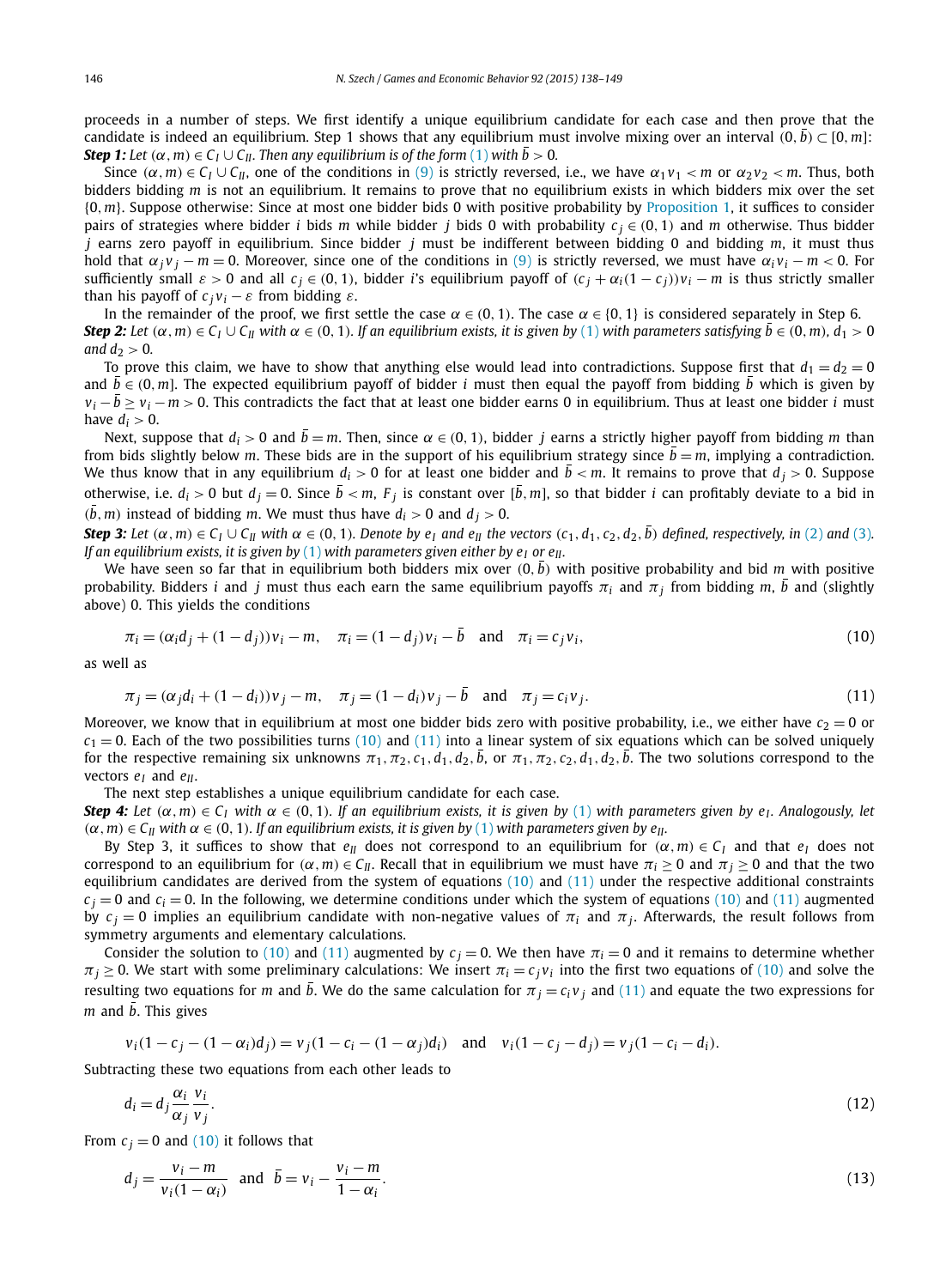We next study under which conditions we have  $\pi_j \geq 0$ . Using [\(12\),](#page-8-0) [\(13\)](#page-8-0) and the fact that  $\alpha_i = 1 - \alpha_j$ , it follows that

$$
\pi_j = v_j(1 - d_i) - \overline{b} = v_j - v_i + \left(\frac{1}{\alpha_j} - \frac{\alpha_i}{\alpha_j^2}\right)(v_i - m).
$$

Further rewriting the right hand side, we conclude that  $\pi$ *j*  $\geq$  0 is equivalent to

$$
\pi_j = v_j - v_i + \frac{1}{\alpha_j} \left( 2 - \frac{1}{\alpha_j} \right) (v_i - m) \ge 0.
$$

Viewed as a function of  $z = 1/\alpha_j$ ,  $\pi_j$  is a quadratic polynomial with negative leading coefficient. This type of polynomial is non-negative only between its two zeros (if those exist, see below). Solving the quadratic equation we find that *π<sup>j</sup>* ≥ 0 is equivalent to

$$
1 - \sqrt{1 + \frac{v_j - v_i}{v_i - m}} \le \frac{1}{\alpha_j} \le 1 + \sqrt{1 + \frac{v_j - v_i}{v_i - m}}
$$
\n(14)

which is in turn equivalent to

$$
-\sqrt{\frac{v_j-m}{v_i-m}} \le \frac{1-\alpha_j}{\alpha_j} \le \sqrt{\frac{v_j-m}{v_i-m}}.
$$

The final expression shows that the term under the square-root in  $(14)$  is always non-negative. This implies that the quadratic equation indeed possesses two zeros. Thus, the equilibrium candidate we derived under the condition  $c_i = 0$ leads to  $\pi$ <sup>*i*</sup> ≥ 0 and  $\pi$ <sup>*j*</sup> ≥ 0 if and only if

$$
\frac{\alpha_i}{\alpha_j} \le \sqrt{\frac{v_j - m}{v_i - m}}.\tag{15}
$$

Exchanging the roles of *i* and *j* and rearranging terms, we obtain that the equilibrium candidate in the other case  $c_i = 0$ leads to  $\pi$ <sup>*i*</sup>  $\geq$  0 and  $\pi$ <sup>*j*</sup>  $\geq$  0 if and only if

$$
\frac{\alpha_i}{\alpha_j} \ge \sqrt{\frac{v_j - m}{v_i - m}}.
$$

Hence, except in the boundary case in which (15) holds with equality, we have identified a unique equilibrium candidate for all  $(\alpha, m) \in C_I \cup C_{II}$ . It remains to check that the boundary case in which (15) holds with equality is the boundary segment *S* between  $C_I$  and  $C_{II}$ . To this end, set  $i = 1$ ,  $j = 2$ ,  $\alpha_i = \alpha$  and recall that  $v_1 \ge v_2$ . Consider the boundary case

$$
\frac{\alpha}{1-\alpha} = \sqrt{\frac{v_2-m}{v_1-m}}.
$$

Since the left hand side is positive, this is equivalent to

$$
m\left(1-\left(\frac{\alpha}{1-\alpha}\right)^2\right)=v_2-\left(\frac{\alpha}{1-\alpha}\right)^2v_1,\tag{16}
$$

i.e.

$$
v_2 = \beta v_1 + (1 - \beta)m
$$
 where  $\beta = \left(\frac{\alpha}{1 - \alpha}\right)^2$ .

Since  $m < v_2 < v_1$ , this equation can only hold for  $\beta \in (0,1)$  which is equivalent to  $\alpha \in (0,\frac{1}{2})$ . For  $\alpha < \frac{1}{2}$ , (16) can be rewritten to

$$
m = v_2 - \frac{\alpha^2}{1 - 2\alpha}(v_1 - v_2),\tag{17}
$$

where the right hand side corresponds to  $m_2$  from [Definition 1,](#page-2-0) and thus to the boundary between  $C_I$  and  $C_{II}$ . **Step 5:** For  $(\alpha, m) \in C_1$  with  $\alpha \in (0, 1)$  the unique equilibrium is given by [\(1\)](#page-2-0) with parameters given by e<sub>1</sub>. Analogously, for  $(\alpha, m) \in C_1$ *with*  $\alpha \in (0, 1)$  *the unique equilibrium is given by* [\(1\)](#page-2-0) *with parameters given by e<sub>II</sub>.* 

By Step 4, it remains to prove that the unique equilibrium candidates are indeed equilibria. In the proof of Step 4 we already saw that the implied equilibrium payoffs are non-negative. By construction, the candidate functions  $F_i$  and  $F_j$  are increasing over  $(0, \bar{b})$  if  $\bar{b} \in (0, m)$  and they imply identical payoffs from bidding in  $[0, \bar{b})$  and in *m*. It remains to prove that the candidates are valid distribution functions, i.e., we have  $\bar{b} \in (0, m)$ ,  $c_i$ ,  $d_i \in [0, 1]$  and  $c_i + d_i + \bar{b}/v_j = 1$ . A straightforward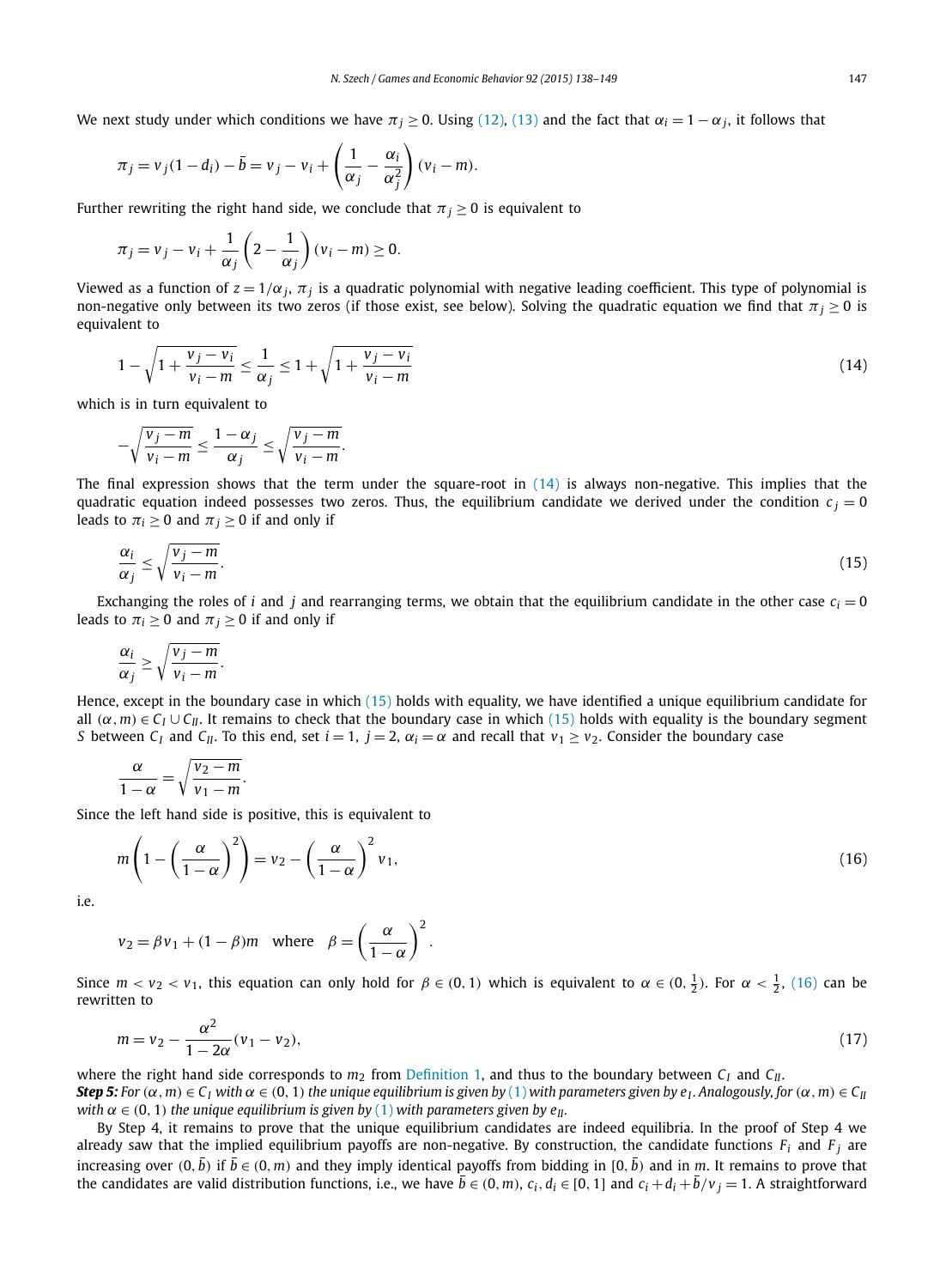calculation shows that the final normalization condition is fulfilled in all cases. From  $\pi_i$ ,  $\pi_j \geq 0$  it follows that the numbers *c<sub>i</sub>* and *d<sub>i</sub>* are indeed non-negative. It remains to check that  $\bar{b} \in (0, m)$ .  $c_i$ ,  $d_i \le 1$  then follows from  $\bar{b} > 0$  and normalization.

In Case (i), we have  $\bar{b} = (m - \alpha v_1)/(1 - \alpha)$  so that  $\bar{b} < m$  is equivalent to  $m < v_1$  and thus satisfied.  $\bar{b} > 0$  is equivalent to  $m > \alpha v_1$ . For  $(\alpha, m) \in C_1$  we have  $\alpha < \alpha^*$ . Thus  $m > \alpha v_1$  follows from  $m > m_1(\alpha)$ . The last assertion holds by the definition of *CI* .

In Case (ii), we have  $\bar{b} = (m - (1 - \alpha)v_2)/\alpha$ .  $\bar{b} < m$  is thus equivalent to  $m < v_2$  and satisfied.  $\bar{b} > 0$  is equivalent to  $m > (1 - \alpha)v_2$ . We now distinguish two cases: For  $\alpha \ge \alpha^*$  the assertion follows from  $m > m_1(\alpha) = (1 - \alpha)v_2$  analogously to Case (i). For  $(\alpha, m) \in C_{ll}$  with  $\alpha < \alpha^*$ , we have  $m > m_2(\alpha)$  by the definition of  $C_{ll}$ . Observing that  $m_2(\alpha) \ge (1 - \alpha)v_2$  is equivalent to  $\alpha \leq \alpha^*$  concludes the proof of Step 5.

*Step 6: The claim of the proposition also holds for*  $\alpha \in \{0, 1\}$ *.* 

Suppose  $\alpha_i = 0$ . Recall that Step 1 of the proof applies so that we have a mixed equilibrium in which one bidder earns zero. Since we have  $\alpha_i = 0$  and  $m < v_j$ , bidder *j* receives a strictly positive payoff from bidding *m* regardless of his opponent's strategy, implying  $c_j = 0$  and  $\pi_i = 0$ . Arguing as in the proof of Step 2, we can exclude equilibrium candidates with  $d_i = d_j = 0$  and  $\bar{b} \in (0, m]$ . Likewise, we can exclude candidates where  $\bar{b} < m$  and where exactly one bidder has an atom at m, i.e.,  $d_i > 0$ ,  $d_j = 0$  or  $d_j > 0$ ,  $d_i = 0$ . We can also rule out candidates with  $\overline{b} < m$ ,  $d_i > 0$  and  $d_i > 0$  since bidder *i* would earn more from bidding  $\bar{b}$  than from bidding  $m$ . Thus  $\bar{b} = m$ .

Solving the conditions  $\bar{b} = m$ ,  $c_j = 0$  and the normalization condition  $c_j + d_j + \bar{b}/v_i$  for  $d_j$  pins down a unique candidate for the equilibrium strategy of bidder *j*. To determine the strategy of bidder *i*, observe that bidder *j*'s equilibrium payoff must equal his payoff from bidding *m* which is given by  $\pi_j = v_j - m$ . Arguing as in Step 3 yields  $\pi_j = c_i v_j$ , and thus  $c_i = 1 - m/v_i$ . The condition  $c_i + d_i + b/v_i = 1$  implies  $d_i = 0$  since  $c_i + m/v_i = 1$ . This identifies a unique equilibrium candidate. It is straightforward to see that it is indeed an equilibrium and that it corresponds to the special cases  $\alpha = 0$  of Case (i) and  $\alpha = 1$  of Case (ii).  $\Box$ 

**Proof of Proposition 3.** (i): Recall that  $(\alpha, m) \in S$  is the boundary case between Cases (i) and (ii) of [Proposition 2.](#page-3-0) The proof of that proposition implicitly contains the result that the two equilibrium candidates given in  $(2)$  and  $(3)$  are equilibria for  $(\alpha, m) \in S$ . Uniqueness follows from checking that the two equilibria coincide for  $(\alpha, m) \in S$  and correspond to the candidate given in (i).

(ii) and (iv): We have  $\alpha_i v_i = m$  and  $\alpha_i v_i > m$  with  $(i, j) = (1, 2)$  in Case (ii) and  $(i, j) = (2, 1)$  in Case (iv). Thus, both bidders bidding *m* is a pure equilibrium in which only bidder *j* makes a strictly positive payoff. Hence there does not exist an equilibrium in which both bidders earn a strictly positive payoff by [Corollary 1.](#page-2-0) Since bidder *j* can secure a strictly positive payoff against any strategy of *i*, we must have  $c_j = 0$ ,  $\pi_j > 0$  and  $\pi_i = 0$ .  $\alpha_i v_j = m$  implies that bidder *i* can earn a strictly positive payoff from bidding *m* unless  $d_j = 1$ . Thus  $d_j = 1$  and  $\bar{b} = 0$  in any equilibrium. To identify all equilibria, it suffices to identify the combinations of  $c_i$  and  $d_i = 1 - c_i$  which correspond to equilibria. Bidder *i* earns zero from bidding 0 and from bidding *m* and a negative payoff from bidding in between. He thus cannot profitably deviate. Bidder *j*'s most profitable deviation is always given by bidding slightly above 0, thereby winning the auction with probability *ci* at arbitrarily small costs. *ci* ∈ [0*,* 1] yields an equilibrium whenever bidding *m* dominates this deviation. This holds if and only if

$$
c_i v_j \le (c_i + \alpha_j (1 - c_i)) v_j - m,\tag{18}
$$

which is equivalent to  $c_i < 1 - m/(\alpha_i v_i)$ . This concludes the proof.

(iii): The proof is similar to that of (ii) and (iv). We have  $\alpha_i v_i = m$  and  $\alpha_i v_i = m$ , implying that  $d_i = d_i = 1$  yields an equilibrium in which both bidders earn zero payoff. There thus does not exist an equilibrium where both bidders earn a positive payoff. In any equilibrium with  $d_i < 1$  and  $d_i < 1$ , both bidders would earn a strictly positive payoff from bidding *m* since  $\alpha_i v_i = m$  and  $\alpha_i v_j = m$ . Thus  $\bar{b} = 0$  and  $d_i = 1$  or  $d_j = 1$  holds in any equilibrium. We studied the remaining equilibrium candidates in the proof of (ii) and (iv): To rule them out, it suffices to verify that condition (18) and the symmetric condition with *i* and *j* interchanged collapse to  $c_i \le 0$  and  $c_j \le 0$  in Case (iii).

(v) and (vi): Arguing as in the proof of Step 2 of [Proposition 2,](#page-3-0) we see that there do not exist equilibria with  $\bar{b}$   $\lt$  *m* and  $d_1 = d_2 = 0$  or  $d_1 > 0, d_2 = 0$  or  $d_2 > 0, d_1 = 0$ . Furthermore,  $\bar{b} < m$  cannot hold in equilibrium: Consider the remaining case  $d_1 > 0$ ,  $d_2 > 0$  and  $b < m$ . If  $\alpha = 0$ , bidder 1 can profitably deviate from bidding *m* to bidding *b*. If  $\alpha > 0$ , bidder 2 earns a strictly negative payoff from bidding *m* since  $v_2 = m$ , a contradiction to equilibrium. We thus have  $\bar{b} = m = v_2$ . Bidder 1's normalization condition  $c_1 + d_1 + b/v_2 = 1$  yields  $c_1 = d_1 = 0$  in any equilibrium. This uniquely pins down his equilibrium strategy. For bidder 2, normalization implies  $c_2 + d_2 = 1 - v_2/v_1$ . Hence, there cannot exist any equilibria in addition to the candidates listed in Case (vi). In Case (vi), a straightforward calculation shows that all the candidates indeed correspond to equilibria. In Case (v), we can further rule out  $d_2 > 0$ : Since  $\bar{b} = m$ , bidder 1 earns his equilibrium payoff from bids right below *m*. Yet if  $d_2 > 0$  and  $\alpha > 0$ , bidder 1 can profitably deviate to bidding *m*.  $\Box$ 

**Proof of Lemma 1.** Using the explicit expressions for  $c_i$ ,  $d_i$  and  $\bar{b}$  given in Cases (i) and (ii) of [Proposition 2](#page-3-0) it follows for  $(\alpha, m) \in C_I$  that

$$
\frac{d\sigma(\alpha, m)}{dm} = \frac{(1 - 2\alpha)(m(v_1 - v_2) + v_1v_2)}{(1 - \alpha)^2 v_1v_2}.
$$